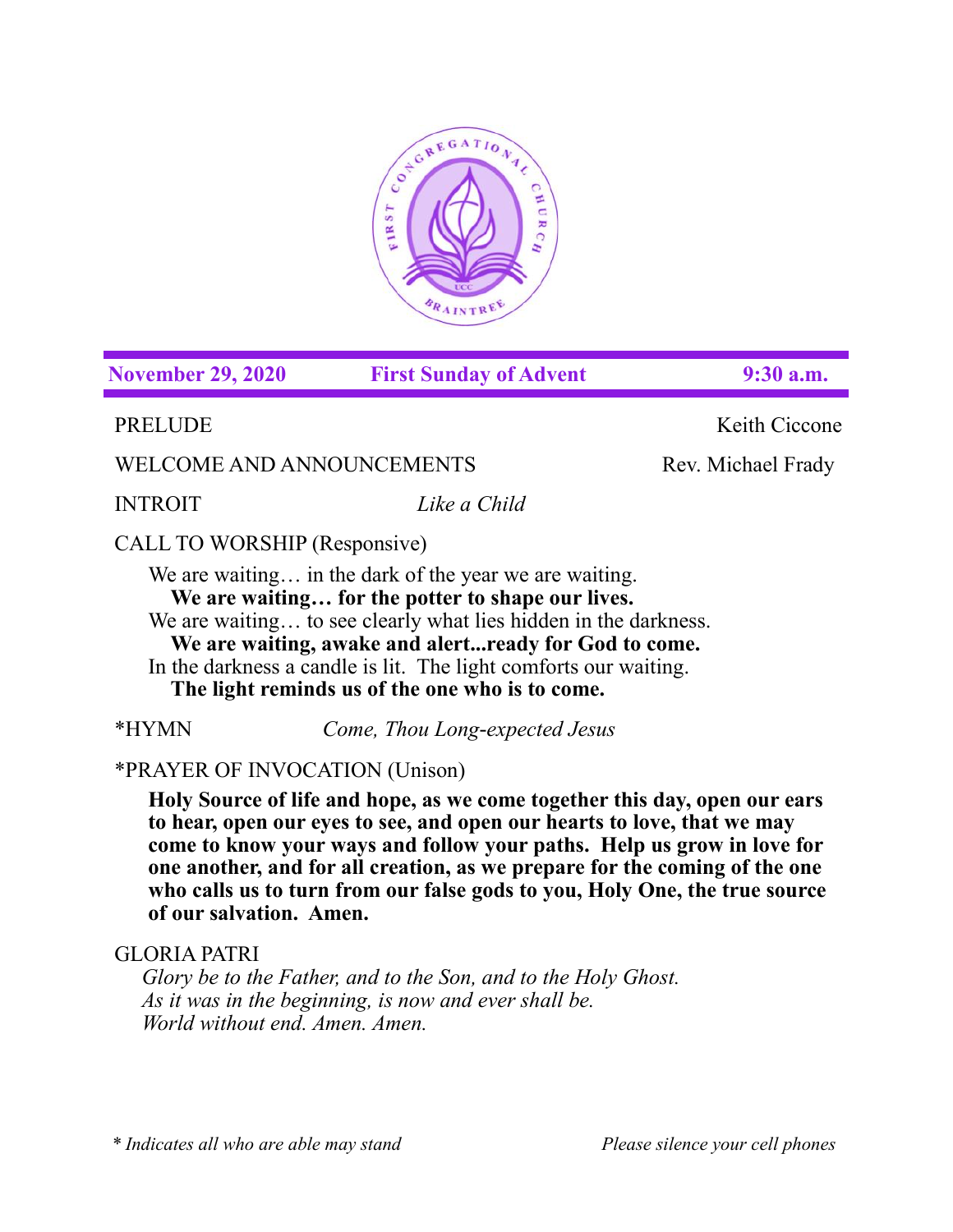LIGHTING THE ADVENT WREATH The Opie Family

MUSICAL RESPONSE *Come, O Come, Emmanuel* 

SCRIPTURE READING Mark 13: 24-37

| <b>SERMON</b>         | "Understanding the Signs" | Rev. Michael Frady |
|-----------------------|---------------------------|--------------------|
| <b>MUSIC RESPONSE</b> |                           |                    |

PASTORAL PRAYER Pastor Suzy Aja Burba

#### LORD'S PRAYER

**Our Father, who art in heaven, hallowed be Thy name. Thy kingdom come, Thy will be done on earth as it is in heaven. Give us this day our daily bread, and forgive us our debts, as we forgive our debtors. And lead us not into temptation, but deliver us from evil. For Thine is the kingdom and the power and the glory for ever. Amen.**

HYMN *Ye Who Claim the Faith of Jesus*

# **OFFERTORY**

## **\*DOXOLOGY**

*Praise God, from whom all blessings flow. Praise Him, all creatures, here, below. Praise Him, above, ye heav'nly hosts. Praise Father, Son and Holy Ghost. Amen.*

## **\*PRAYER OF DEDICATION**

**We may not know the day or time of your coming, but we know that it is time to wake from sleep and put on the armor of light. In gratefulness for calling us as your own, we offer you our thanks and praise. Receive the gifts of our hands, and use them to bring light to the darkness and hope to places of despair, through your son Jesus, the Prince of Peace. Amen.**

| <b>HYMN</b><br>Rejoice, Rejoice, Believers |
|--------------------------------------------|
|--------------------------------------------|

BENEDICTION

POSTLUDE

 $\rightsquigarrow$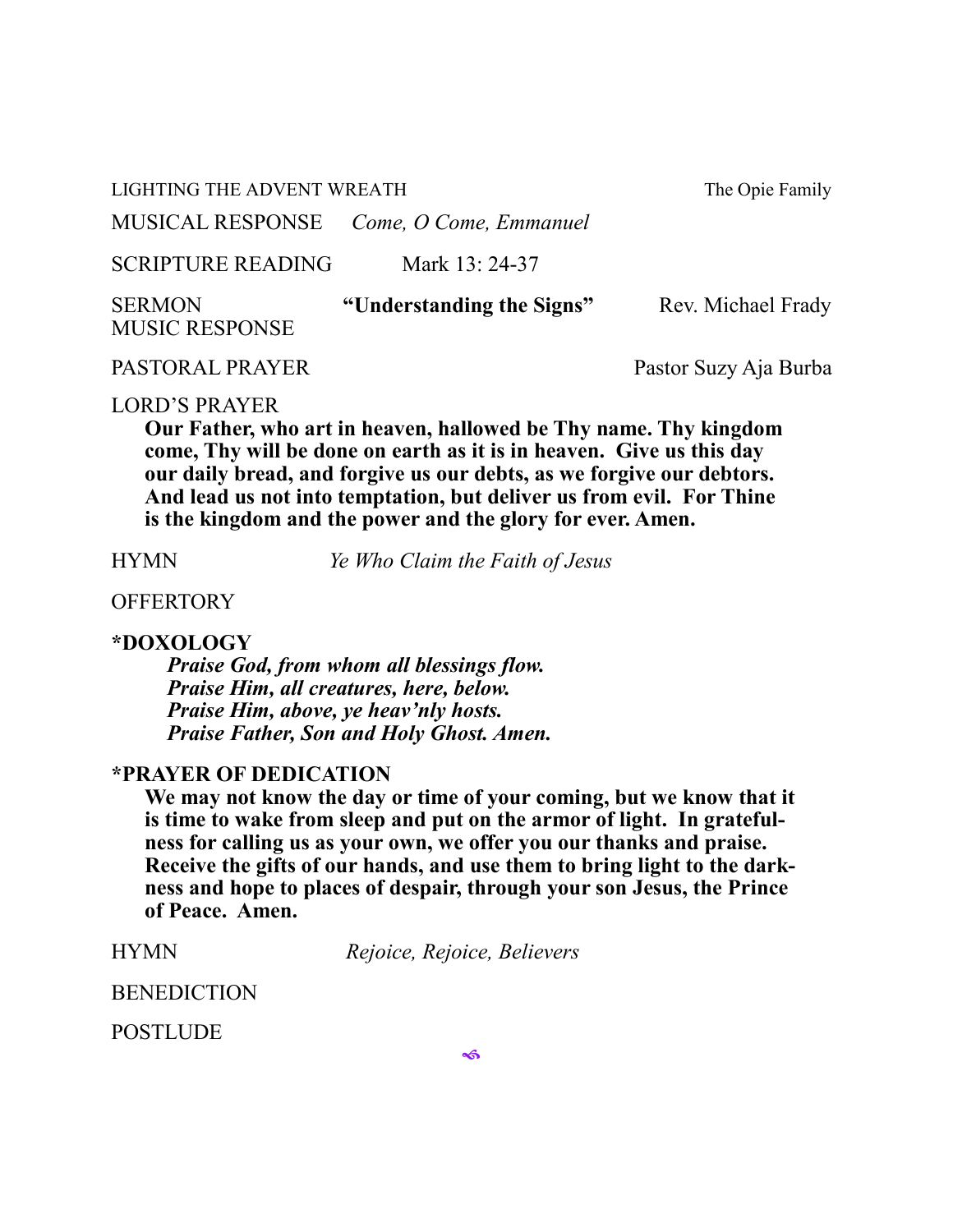# **First Church Braintree Announcements**

# **Coffee Hour is Back!**

Join us this morning at 11 for a Zoom Coffee Hour. To join, click here: [https://us02web.zoom.us/j/8549377165?](https://us02web.zoom.us/j/8549377165?pwd=QmRBUXh5TTdrV0l6VGovNEZWRFcwUT09) [pwd=QmRBUXh5TTdrV0l6VGovNEZWRFcwUT09](https://us02web.zoom.us/j/8549377165?pwd=QmRBUXh5TTdrV0l6VGovNEZWRFcwUT09)

Meeting ID: 854 937 7165 Passcode: FCC1707

Or dial in: +1 929 205 6099 US (New York) Dial In Meeting ID: 854 937 7165 Dial in passcode: 604514

**HYMN SING** Next Sunday, December 6th @ 9:30 REQUESTS ARE DUE BY TOMORROW AT NOON.

## **Poinsettia orders**

Orders are due Sunday, December 6th.

## **Advent Devotionals**

UCC's "God is Still Speaking" Writers Group has published a book of daily devotionals called *Draw Near.* We have many copies available for anyone who wished to receive one. Please let Deb know (call 781-843-

3616 or email office@firstchurchbraintree.com) and she will mail one to you.

## **Youth Group**

High school and middle school meet together over zoom from 1-2:30. Join Zoom Meeting Check your email for the link. **Meeting ID: 847 2218 1887 Passcode: Elmstorb**

## **Drive by Food Drive—Wed. 12/2 5-7pm**

The next contact free food drive is Wednesday, December 2nd from 5-7pm in front of the church.

Thanks to all who donated 15 frozen turkeys, \$100 in gift cards and \$73 to the Marge Crispin Center Food Pantry for Thanksgiving. And many thanks to Mary Iantosca and Suzy Aja Burba for delivering the turkeys and dozens of bags of food donated by students in the Lollipop Tree and Step Ahead preschools.